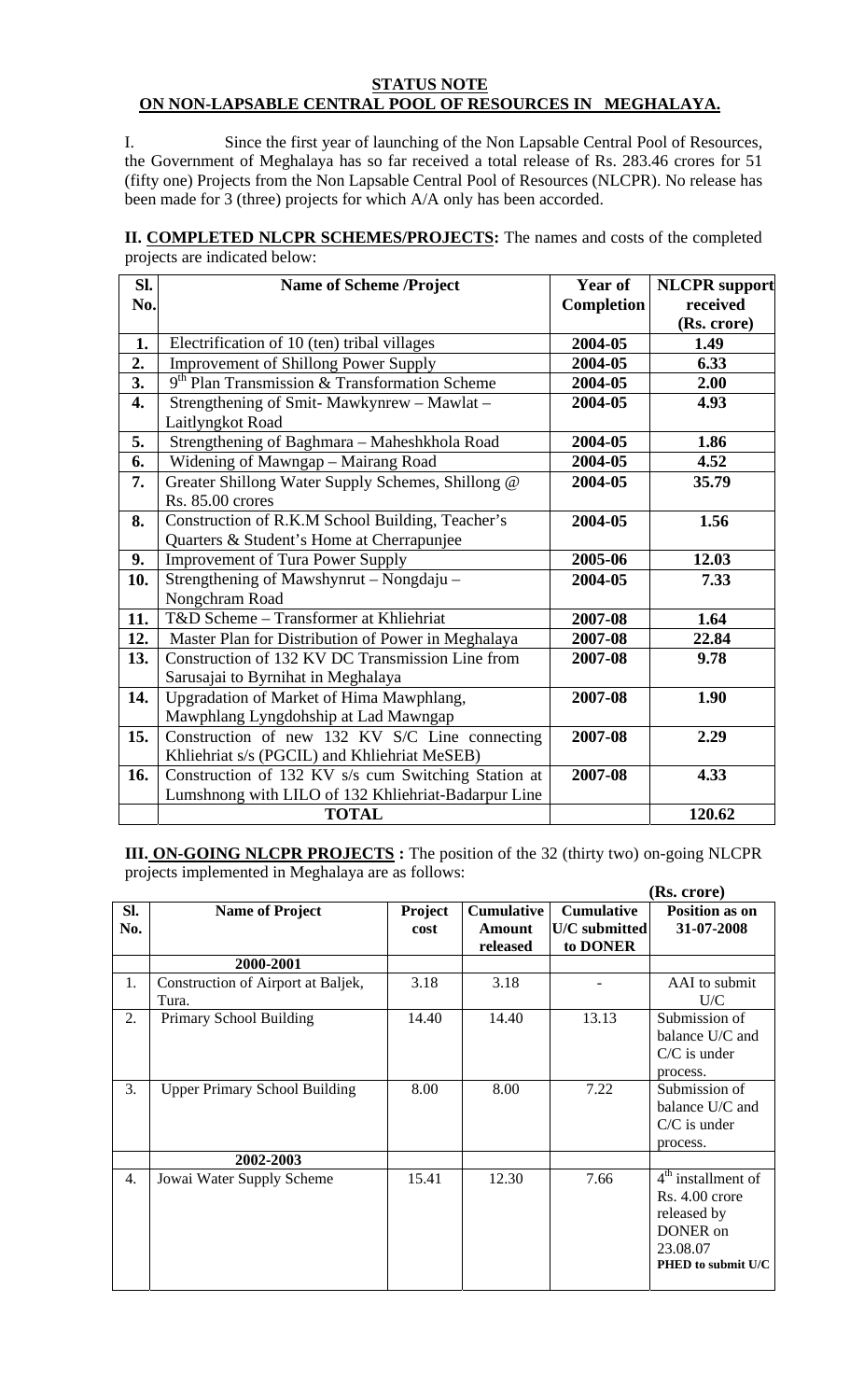| SI.<br>No. | <b>Name of Project</b>                                                                                                              | Project<br>cost | <b>Cumulative</b><br><b>Amount</b>                  | <b>Cumulative</b><br>U/C submitted | <b>Position as on</b><br>31-07-2008                                                                                                                                                                                                             |
|------------|-------------------------------------------------------------------------------------------------------------------------------------|-----------------|-----------------------------------------------------|------------------------------------|-------------------------------------------------------------------------------------------------------------------------------------------------------------------------------------------------------------------------------------------------|
|            |                                                                                                                                     |                 | released                                            | to DONER                           |                                                                                                                                                                                                                                                 |
| 5.         | Tura Phase - III Water supply<br>Scheme                                                                                             | 21.58           | 19.78                                               | 18.37                              | <b>PHED</b> to submit<br>balance U/C and<br>C/C                                                                                                                                                                                                 |
|            | 2004-2005                                                                                                                           |                 |                                                     |                                    |                                                                                                                                                                                                                                                 |
| 6.         | Addl. Requirement of R.K. Mission<br>College for construction of school<br>building for lab& computer class                         | 2.00            | 1.81                                                | 0.83                               | Submission of<br>partial U/C is<br>under process.                                                                                                                                                                                               |
|            | 2005-2006                                                                                                                           |                 |                                                     |                                    |                                                                                                                                                                                                                                                 |
| 7.         | Upgradation of Double Lane and<br>Strengthening of Dkhiah - Sutnga -<br>Saipung - Moulsei- Halflong Road<br>$(9^{th} - 16^{th}$ Km) | 4.46            | 3.89                                                | 3.12                               | $3rd$ installment of<br>Rs.0.77 lakhs<br>released on<br>28.03.08.<br>PWD to submit U/C                                                                                                                                                          |
| 8.         | Reconstruction of 10 Bridges and<br>Approaches on Mawphlang - Balat<br>Rd                                                           | 9.01            | 6.84                                                | 2.84                               | $2nd$ installment of<br>Rs.4.00 crore<br>released on<br>22.02.08<br>PWD to submit U/C                                                                                                                                                           |
| 9          | Mairang Water Supply Scheme                                                                                                         | 7.69            | 4.62                                                | 3.37                               | U/C, Q.P.R,<br>Photographs,<br><b>Inspection Report</b><br>and addl.<br>requirement of<br>fund submitted to<br>M/O DoNER as<br>communicated<br>vide PLR.4/2006<br>/35 dt.11.03.08.<br><b>Further Release of</b><br>funds by DONER is<br>awaited |
| 10.        | Construction of R.C.C. Bridge over<br>River Daru on Ampati – Purakhasia<br>Road (2 nd Km) to Ampati village                         | 4.54            | 3.42                                                | 1.43                               | $2nd$ installment of<br>Rs.199.64 lakhs<br>released on<br>14.03.08<br>PWD to submit U/C                                                                                                                                                         |
| 10(a)      | (Approach Road etc)                                                                                                                 | 0.53            | 0.48                                                |                                    | 13.03.08<br>PWD to submit U/C                                                                                                                                                                                                                   |
| 11.        | Improvement, Widening,<br>Strengthening including<br>Reconstruction of Bridges &<br>Culverts of Rymbai - Iapmala -<br>Suchen Road.  | 18.77           | 16.40                                               | 11.91                              | $3rd$ installment of<br>Rs. 4.49 crore<br>released by<br>DONER on<br>31.03.08<br>PWD to submit U/C                                                                                                                                              |
| 12.        | Mawsynram Border Area College                                                                                                       | 2.86            | 1.80                                                | 0.90                               | $2nd$ Installment<br>of Rs. 0.90 crore<br>released on<br>04.02.08<br><b>Education Deptt. to</b><br>submit U/C                                                                                                                                   |
| 13.        | Thomas Jones Synod College,<br>Jowai                                                                                                | 3.37            | 2.06                                                | 1.06                               | $2nd$ installment of<br>Rs.1.00 crore<br>released on<br>12-12-2007<br><b>Education Deptt. to</b><br>submit U/C                                                                                                                                  |
| 14.        | Sarva Shiksha Abhiyan                                                                                                               | 12.44           | 12.44<br>3.85<br>$(2005-06)$<br>8.59<br>$(2006-07)$ | 12.44                              | U/C for Rs. 7.44<br>crore submitted to<br>DONER vide. No.<br>PLR.10/2008/3 dt.<br>15.02.08. Educatio<br>n Deptt. has<br>submitted U/C for<br>Rs 5.00 crore<br>directly to DONER<br><b>Education Deptt. to</b><br>submit C/C                     |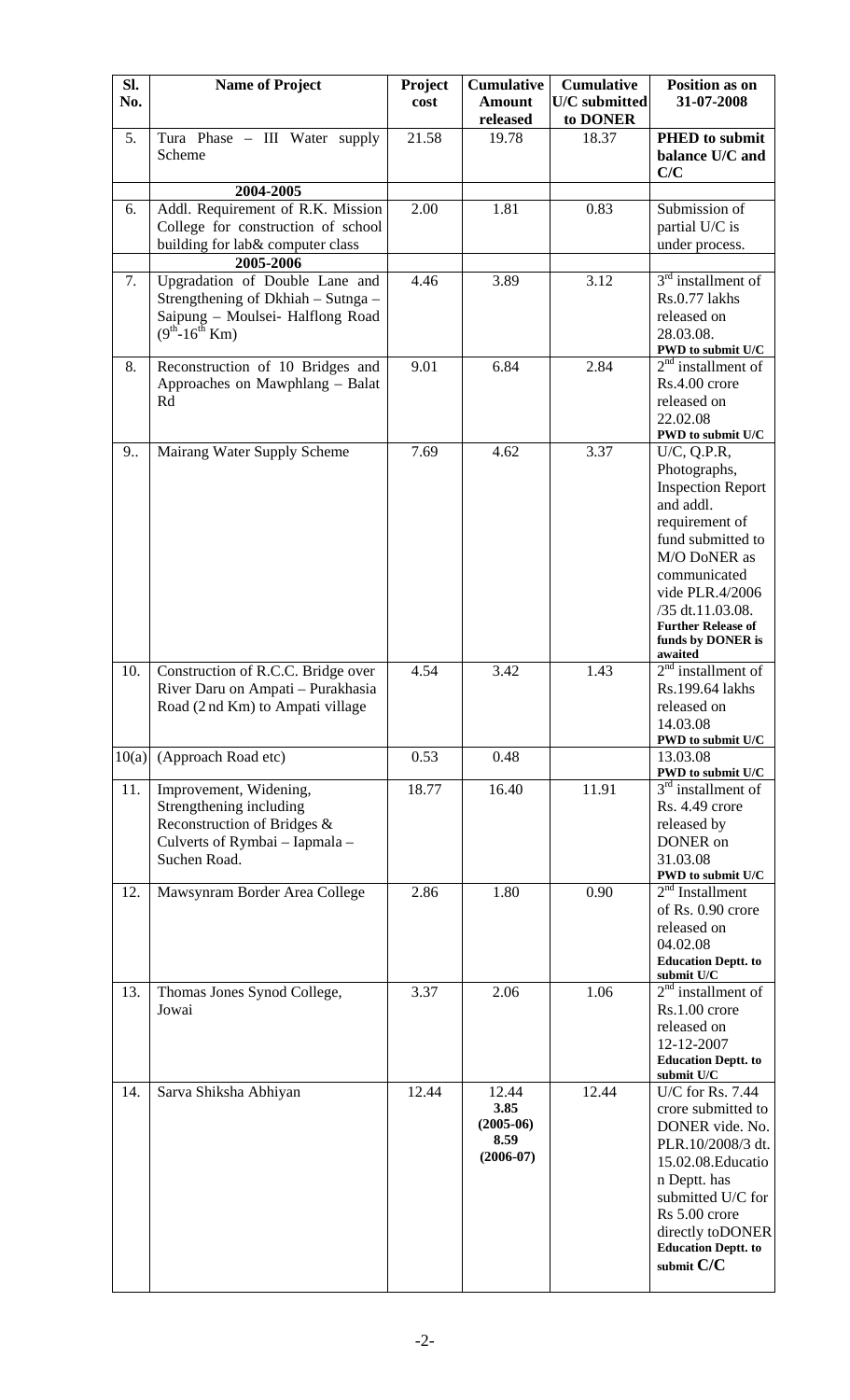| SI. | <b>Name of Project</b>                                                                  | Project | <b>Cumulative</b>         | <b>Cumulative</b>                | Position as on                                 |
|-----|-----------------------------------------------------------------------------------------|---------|---------------------------|----------------------------------|------------------------------------------------|
| No. |                                                                                         | cost    | <b>Amount</b><br>released | <b>U/C</b> submitted<br>to DONER | 31-07-2008                                     |
|     | 2006-07                                                                                 |         |                           |                                  |                                                |
| 15. | <b>Construction of School Building</b><br>O.M Roy Memorial School at                    | 2.26    | 0.71                      | 0.67                             | U/C for Rs. $0.67$<br>crore submitted          |
|     | Kynton Massar, Mawlai, Shillong                                                         |         |                           |                                  | to M/O DONER                                   |
|     |                                                                                         |         |                           |                                  | vide No. PLR.63                                |
|     |                                                                                         |         |                           |                                  | /2006/17 Dated<br>13-06-08.                    |
|     |                                                                                         |         |                           |                                  | <b>Further Release of</b>                      |
|     |                                                                                         |         |                           |                                  | funds by DONER is<br>awaited                   |
| 16. | <b>Construction of School Building</b><br>and Staff Quarter for Sutnga                  | 2.34    | 0.74                      |                                  | Submission of U/C                              |
|     | Presbyterian Higher Secondary                                                           |         |                           |                                  | is under process.                              |
|     | School at Sutnga, Jaintia Hills                                                         |         |                           |                                  |                                                |
| 17. | Nongpoh (Urban) Water Supply                                                            | 17.47   | 5.50                      | 5.50                             | $3rd$ U/C for                                  |
|     | Scheme.                                                                                 |         |                           |                                  | Rs. 1.30 crore<br>submitted to M/O             |
|     |                                                                                         |         |                           |                                  | DoNER vide                                     |
|     |                                                                                         |         |                           |                                  | PLR.40/2007/16                                 |
|     |                                                                                         |         |                           |                                  | dt. 17.06.08<br><b>Further Release of</b>      |
|     |                                                                                         |         |                           |                                  | funds by DONER is<br>awaited                   |
| 18. | <b>SAC Expansion Programme-</b>                                                         | 4.24    | 1.33                      | 1.33                             | U/C, QPR,                                      |
|     | Developing the Employment<br>Potential of NE Region in the New                          |         |                           |                                  | <b>Inspection Report</b><br>& photographs      |
|     | Economy & Promoting and                                                                 |         |                           |                                  | submitted to M/O                               |
|     | <b>Documenting Regional Talent</b>                                                      |         |                           |                                  | <b>DoNER</b><br>videPLR.116/2006               |
|     |                                                                                         |         |                           |                                  | /13 dt.27.03.08                                |
|     |                                                                                         |         |                           |                                  | <b>Further Release of</b><br>funds by DONER is |
| 19. | Improvement, widening including                                                         | 7.22    | 4.21                      | 2.21                             | awaited<br>$2nd$ Installment of                |
|     | metalling and blacktopping of                                                           |         |                           |                                  | Rs.2.00 crore                                  |
|     | Dkhiah-Sutnga-Saipung-Moulsei-                                                          |         |                           |                                  | released by                                    |
|     | Halflong Road (29-44 <sup>th</sup> Km)                                                  |         |                           |                                  | DONER on<br>28-03-08                           |
|     | 2007-08                                                                                 |         |                           |                                  | PWD to submit U/C                              |
| 20. | Construction & Strengthening of                                                         | 4.16    | 1.31                      |                                  | $1st$ installment                              |
|     | Jakrem-Ranikor Road ( $6th - 15th$                                                      |         |                           |                                  | released on                                    |
|     | Km).                                                                                    |         |                           |                                  | 04.03.08<br>PWD to submit U/C                  |
| 21. | Improvement, widening,                                                                  | 3.13    | 0.99                      |                                  | $1st$ installment                              |
|     | strengthening including metalling &<br>blacktopping of a road from 9 <sup>th</sup> mile |         |                           |                                  | released on<br>27.03.08.                       |
|     | of NH-37 (Guwahati-Shillong                                                             |         |                           |                                  | PWD to submit U/C                              |
|     | Road) to Killing -Pilangkata (6.00<br>Km)                                               |         |                           |                                  |                                                |
| 22. | Improvement including metalling $&$                                                     | 4.80    | 1.51                      |                                  | $1st$ installment                              |
|     | blacktopping of Mawkyrwat-<br>Rangblang Road (12 <sup>th</sup> -19 <sup>th</sup> KM).   |         |                           |                                  | released on<br>27.09.07                        |
|     |                                                                                         |         |                           |                                  | PWD to submit U/C                              |
| 23. | Construction including metalling $\&$<br>blacktopping of Lumshnong-                     | 6.02    | 1.90                      |                                  | $1st$ installment<br>released on               |
|     | Umlong Road $(0^{th} - 8^{th}$ Km)                                                      |         |                           |                                  | 26.09.07                                       |
| 24. | Widening of road to double from                                                         | 3.14    | 0.99                      |                                  | PWD to submit U/C<br>$1st$ installment         |
|     | Araimile to Dakopgre of Tura town                                                       |         |                           |                                  | released on                                    |
|     | road (4.00 Km).                                                                         |         |                           |                                  | 27.09.07<br>PWD to submit U/C                  |
| 25. | Construction of bridge No.31/1                                                          | 2.43    | 0.77                      |                                  | $\overline{1}^{\text{st}}$ installment         |
|     | over river Leiten as permanent RCC<br>bridge on DSSMH road.                             |         |                           |                                  | released on<br>27.09.07                        |
|     |                                                                                         |         |                           |                                  | PWD to submit U/C                              |
|     |                                                                                         |         |                           |                                  |                                                |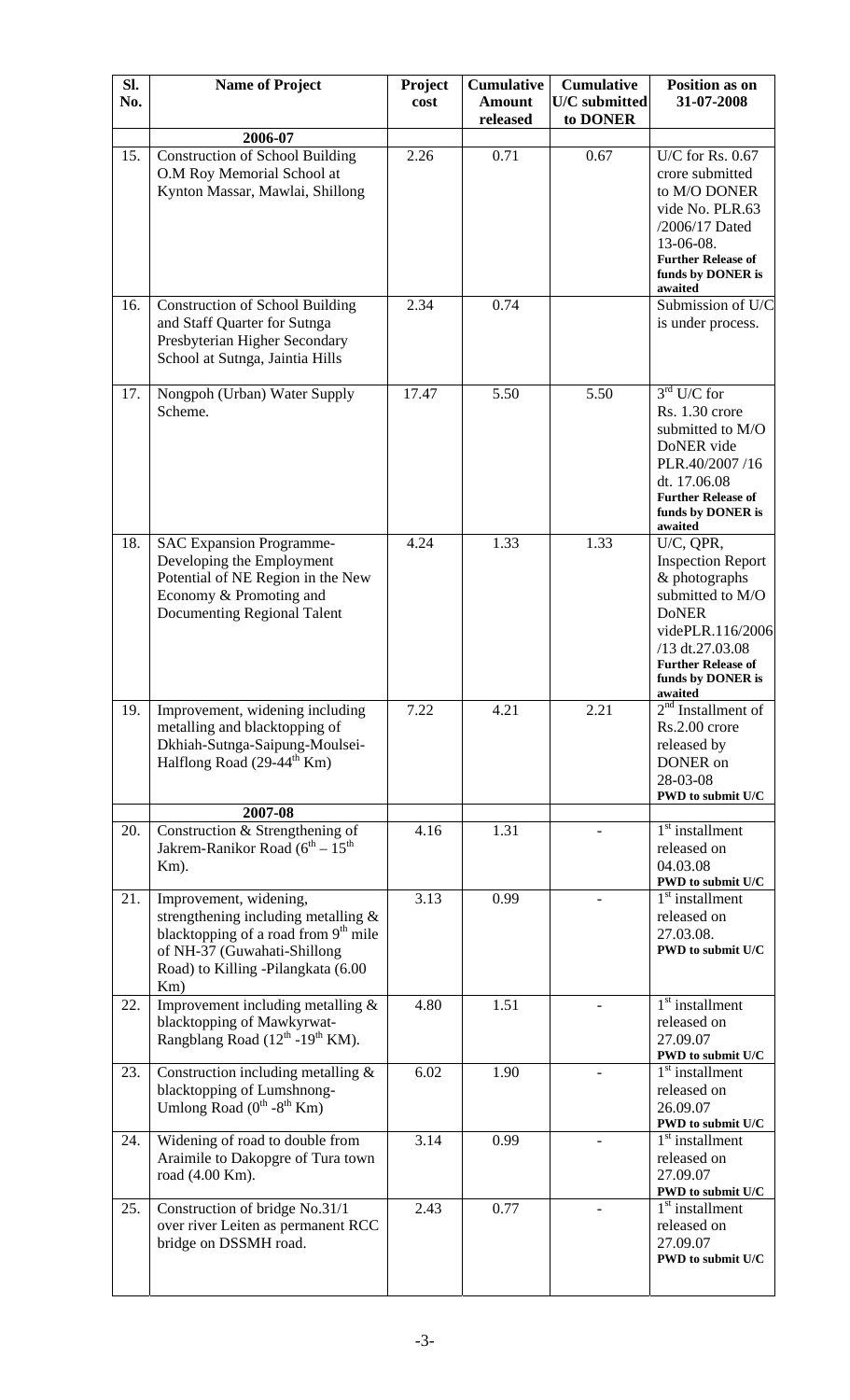| SI. | <b>Name of Project</b>                      | Project | <b>Cumulative</b> | <b>Cumulative</b> | <b>Position as on</b>                  |
|-----|---------------------------------------------|---------|-------------------|-------------------|----------------------------------------|
| No. |                                             | cost    | <b>Amount</b>     | U/C submitted     | 31-07-2008                             |
|     |                                             |         | released          | to DONER          |                                        |
| 26. | Construction of 220KV D/C                   | 126.74  | 19.96             |                   | $1st$ installment                      |
|     | Transmission Line from Misa                 |         |                   |                   | released on                            |
|     | (Assam) to Byrnihat (Meghalaya)             |         |                   |                   | 28.09.07. Power                        |
|     |                                             |         |                   |                   | Deptt to submit U/C                    |
| 27. | Improvement including metalling             | 9.11    | 2.87              |                   | $1st$ installment                      |
|     | blacktopping of Mukhaialong-                |         |                   |                   | released on                            |
|     | Lumshyrmit Road $(0-19th Km)$               |         |                   |                   | 13.02.08                               |
|     |                                             |         |                   |                   | PWD to submit U/C                      |
| 28. | Upgradation and Strengthening of            | 11.38   | 3.58              |                   | $1st$ installment                      |
|     | Garobadha - Betasing via                    |         |                   |                   | released on                            |
|     | Rangsakhona (from 6 <sup>th</sup> km to GR  |         |                   |                   | 31.12.07                               |
|     | road upto 6 <sup>th</sup> km of BM road via |         |                   |                   | PWD to submit U/C                      |
|     | Khasibil) (7.833 Km)                        |         |                   |                   |                                        |
| 29. | Improvement, Metalling &                    | 3.27    | 1.03              |                   | $1st$ installment                      |
|     | Blacktopping of a road from NH-51           |         |                   |                   | released on                            |
|     | to Rongsigre $(4.725 \text{ Km})$           |         |                   |                   | 31.12.07                               |
|     |                                             |         |                   |                   | PWD to submit U/C                      |
| 30. | Construction including Metalling &          | 4.87    | 1.53              |                   | $\overline{1}^{\text{st}}$ installment |
|     | Blacktopping of road from Mushut            |         |                   |                   | released on                            |
|     | to Lumputhoi (12 Km)                        |         |                   |                   | 27.12.07                               |
|     |                                             |         |                   |                   | PWD to submit U/C                      |
| 31. | Facilities<br>Updating<br>of<br>Ginger      | 0.51    | 0.51              |                   | <b>NERAMAC</b> to                      |
|     | Processing Plant at Byrnihat for            |         |                   |                   | implement and                          |
|     | commercial production                       |         |                   |                   | submit U/C                             |
|     |                                             |         |                   |                   | <b>Industries Deptt. to</b>            |
|     |                                             |         |                   |                   | submit $U/C$                           |
| 32. | Widening of roads into double lane          | 15.13   | 1.98              |                   | $1st$ installment                      |
|     | in Williamnagar town (8 Km)                 |         |                   |                   | released on                            |
|     |                                             |         |                   |                   | 31.03.08                               |
|     |                                             |         |                   |                   | PWD to submit U/C                      |
|     | <b>TOTAL</b>                                | 356.46  | 162.84            | 92.01             |                                        |

**IV. SANCTIONED NLCPR PROJECTS BUT NO FUNDS RELEASED:** The position of the 3 (three) NLCPR projects sanctioned by the Ministry of DONER and release of funds to the State is yet to be made are as indicated below:  **[Rs. Crores]** 

|                |                                             |                     | INS. UTOTES                       |
|----------------|---------------------------------------------|---------------------|-----------------------------------|
| SI.            | <b>Name of Project</b>                      | <b>Approved</b>     | <b>Remarks</b>                    |
| No.            |                                             | <b>Project cost</b> |                                   |
|                | 2006-07                                     |                     |                                   |
| 1              | Construction of School Building, Teacher's  | 1.75                | Notarized Deed of Agreement       |
|                | quarter, improvement of playground, etc of  |                     | submitted to M/O DoNER vide No.   |
|                | Rymbai Pohskur Secondary School,            |                     | PLR.115/2006/23 dt. 21.04.08      |
|                | Rymbai, Jaintia Hills                       |                     |                                   |
| $\overline{2}$ | Redevelopment of Iawmusiang Market for      | 20.09               | District Council Affairs Deptt to |
|                | Jaintia Hills Autonomous District Council,  |                     | submit Proper Work Plan.          |
|                | Jowai                                       |                     |                                   |
|                | 2007-08                                     |                     |                                   |
| 3              | Construction of Trikikilla College Complex, | 5.43                | Notarized Deed of<br>Agreement    |
|                | West Garo Hills District.                   |                     | submitted to M/O DoNER vide No.   |
|                |                                             |                     | PLR.137/2007/9 dt. 21.04.08       |
|                | <b>Total</b>                                | 27.27               |                                   |

## **V. DPRS PENDING WITH THE STATE GOVT. FOR REVISION / CLARIFICATION**  $(D_n, C_{mean})$

|                |                                                                                                               |       | (KS. C <i>rores)</i>                                                                                                                             |
|----------------|---------------------------------------------------------------------------------------------------------------|-------|--------------------------------------------------------------------------------------------------------------------------------------------------|
| <b>Sl</b>      | <b>Name of Schemes / Projects</b>                                                                             | Estd. | <b>Remarks</b>                                                                                                                                   |
| N <sub>0</sub> | <b>RETAINED BY DONER</b>                                                                                      | Cost  |                                                                                                                                                  |
|                | 2003-04                                                                                                       |       |                                                                                                                                                  |
|                | Construction of a bridge over river Khasimara<br>$(120m.$ span) including 2 (two) culverts and<br>approaches. | 5.06  | PWD to submit fresh Modified DPR<br>along with Detailed clarifications as<br>communicated vide letter No.<br>PLR.4/2002/PWD /478 dt. 11.01.2008. |
|                | 2005-06                                                                                                       |       |                                                                                                                                                  |
| 2              | Reconstruction of the Sein Jaintia Hall,<br>Shillong                                                          | 3.00  | Urban Affairs Deptt. to submit<br>Modified/Revised DPR as<br>communicated vide letter<br>No.PLR.95/2004 /53 dt.11-12-07                          |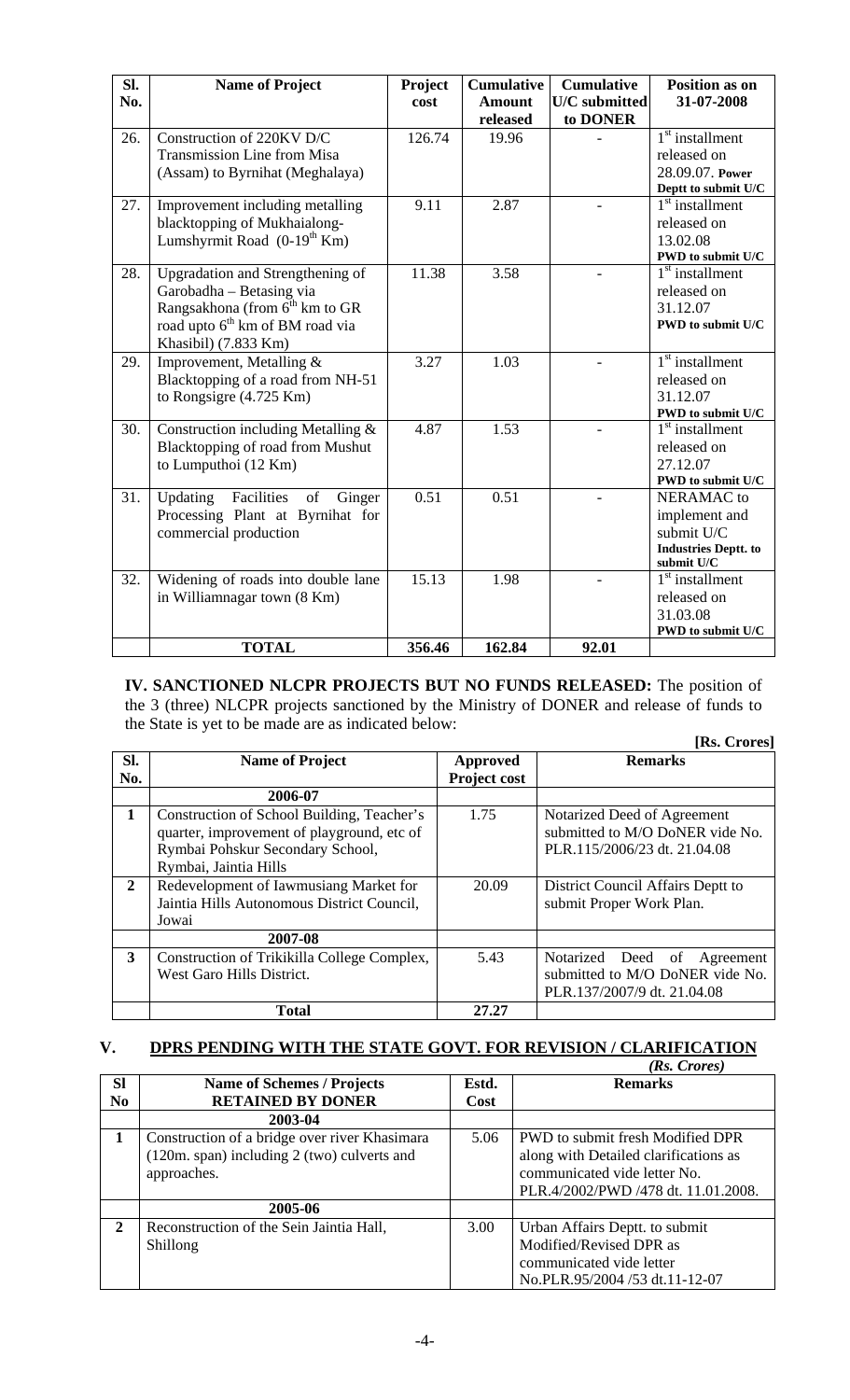| <b>Sl</b>                                 | <b>Name of Schemes / Projects</b><br><b>RETAINED BY DONER</b>     | Estd.        | <b>Remarks</b>                                                                  |
|-------------------------------------------|-------------------------------------------------------------------|--------------|---------------------------------------------------------------------------------|
| N <sub>0</sub><br>$\overline{\mathbf{3}}$ | Construction of Arts & Culture Complex at                         | Cost<br>4.57 | Arts & Culture Deptt. to submit                                                 |
|                                           | Williamnagar, E. Garo Hills.                                      |              | Modified/Revised DPR as                                                         |
|                                           |                                                                   |              | communicated vide No.PLR.90/2005/                                               |
|                                           |                                                                   |              | MAC/25 Dt.11.12.2007.                                                           |
| 4                                         | Construction of Stadium at Khadsawphra                            | 9.00         | Sports & Youth Affairs Deptt. to submit                                         |
|                                           | Sports Association ground in Mairang                              |              | Modified/revised<br><b>DPR</b><br>alongwith                                     |
|                                           |                                                                   |              | clarifications as communicated vide No.                                         |
|                                           |                                                                   |              | PLR.90/2005/328 Dt. 21-05-08                                                    |
| 5                                         | Construction of Ri-Bhoi College Building,                         | 5.35         | Education<br>submit<br>Deptt.<br>to                                             |
|                                           | Nongpoh                                                           |              | clarifications<br>the<br>to                                                     |
|                                           |                                                                   |              | observations/comments raised by the                                             |
|                                           |                                                                   |              | M/o MoUD as communicated vide                                                   |
|                                           |                                                                   |              | letter No.PLR.90/2005/EDN/202                                                   |
| 6                                         |                                                                   | 2.88         | Dt 08-05-08.                                                                    |
|                                           | Extension of College Building of Nabon Synod<br>College, Shillong |              | Education Deptt. to submit Revised /<br>Modified DPR alongwith clarifications   |
|                                           |                                                                   |              | communicated<br>vide<br>No.<br><b>as</b>                                        |
|                                           |                                                                   |              | PLR.90/2005/EDN/201 Dt. 08-05-08                                                |
| $\overline{7}$                            | Construction of Sanshnong Secondary School,                       | 2.34         | Education Deptt. to submit a detailed                                           |
|                                           | Umlyngka, Nongkseh, 3 <sup>rd</sup> Mile, Upper Shillong          |              | explanation on the observations made                                            |
|                                           |                                                                   |              | by DONER as communicated vide                                                   |
|                                           |                                                                   |              | No.PLR.90/2005/EDN/196                                                          |
|                                           |                                                                   |              | Dt. 14-03-08.                                                                   |
| 8                                         | Construction including metalling and                              | 6.00         | PWD to submit modified /revised DPR                                             |
|                                           | blacktopping of road from Sohbar to Tharia<br>(13Km)              |              | as communicated vide No.<br>PLR.90/2005/282 Dt.15.11.07.                        |
| 9                                         | Reconstruction of Bridges on Kherapara to                         | 7.00         | PWD to submit the Clarifications as                                             |
|                                           | Dekubazar (Bridge No.2/5 5/5 & 10/2)                              |              | communicated vide No.                                                           |
|                                           |                                                                   |              | PLR.90/2005/294 Dt. 11.12.07                                                    |
| 10                                        | Construction of a road from Rongjeng-                             | 3.50         | PWD to submit DPR as communicated                                               |
|                                           | Mansang-Adorgre road including metalling and                      |              | vide No. PLR.90/2005/295 Dt.11-12-07                                            |
|                                           | blacktopping (33 - 38) Km with bridges (5 Km)                     |              |                                                                                 |
|                                           | 2006-07                                                           |              |                                                                                 |
| 11                                        | "New<br>$(2X20MW)$ "<br>Umtru<br><b>HEP</b><br>(equity            | 68.00        | Submission of clarifications to M/O                                             |
|                                           | component).                                                       |              | DONER is under process.                                                         |
| 12                                        | Construction of the Outdoor Stadium at Tura,<br>West Garo Hills.  | 13.02        | Sports & Youth Affairs Deptt. to submit<br>Modified/revised DPR as communicated |
|                                           |                                                                   |              | vide No. PLR.68/2006/SYA/27                                                     |
|                                           |                                                                   |              | Dt. 21-05-08                                                                    |
| 13                                        | <b>Construction of Outdoor Stadium at</b>                         | 8.72         | Sports & Youth Affairs Deptt. to submit                                         |
|                                           | Williamnagar, East Garo Hills.                                    |              | Modified/revised DPR as communicated                                            |
|                                           |                                                                   |              | vide No. PLR.68/2006/SYA/28                                                     |
|                                           |                                                                   |              | Dt. 21-05-08                                                                    |
|                                           | 2007-08                                                           |              |                                                                                 |
| 14                                        | Ganol HE Project (22.5 MW) at Tura, West                          | 53.30        | Power Deptt. to submit clarifications as                                        |
|                                           | Garo Hills. (177.53)                                              |              | communicated vide PLR129/2007/23                                                |
|                                           |                                                                   |              | dt. 28.04.08                                                                    |
| 15                                        | Construction of 132 D/C line from Rongkhon                        | 23.27        | Power Deptt. to submit modified DPR                                             |
|                                           | to Ampati alongwith 2x20 MVA, 132/33 KV                           |              | along with clarifications as                                                    |
|                                           | sub-station at Ampati.                                            |              | communicated vide No.                                                           |
|                                           | <b>Total</b>                                                      | 215.01       | PLR.129/2007/32 dt. 10.06.08                                                    |
|                                           |                                                                   |              |                                                                                 |

## **VI. ORIGINAL DPRs PENDING WITH STATE GOVERNMENT**

|                |                                                           |       | (Rs. Crores)                        |
|----------------|-----------------------------------------------------------|-------|-------------------------------------|
| <b>Sl</b>      | <b>Name of Schemes / Projects</b>                         | Estd. | <b>Remarks</b>                      |
| N <sub>0</sub> | <b>RETAINED BY DONER</b>                                  | Cost  |                                     |
|                | 2005-06                                                   |       |                                     |
|                | Construction of 220 KV Transmission Line                  | 2.00  | DPR is yet to be submitted by Power |
|                | from Byrnihat to Silchar with 220 KV Sub-                 |       | Deptt.                              |
|                | station at Shillong.                                      |       |                                     |
| 2              | Construction of a road from Rongjeng-                     | 3.50  | PWD to submit DPR as communicated   |
|                | Mansang-Adorgre road including metalling and              |       | vide No.PLR.90/2005 /295            |
|                | blacktopping $(33 - 38)$ Km with bridges $(5 \text{ Km})$ |       | Dt. 11-12-07                        |
|                |                                                           |       |                                     |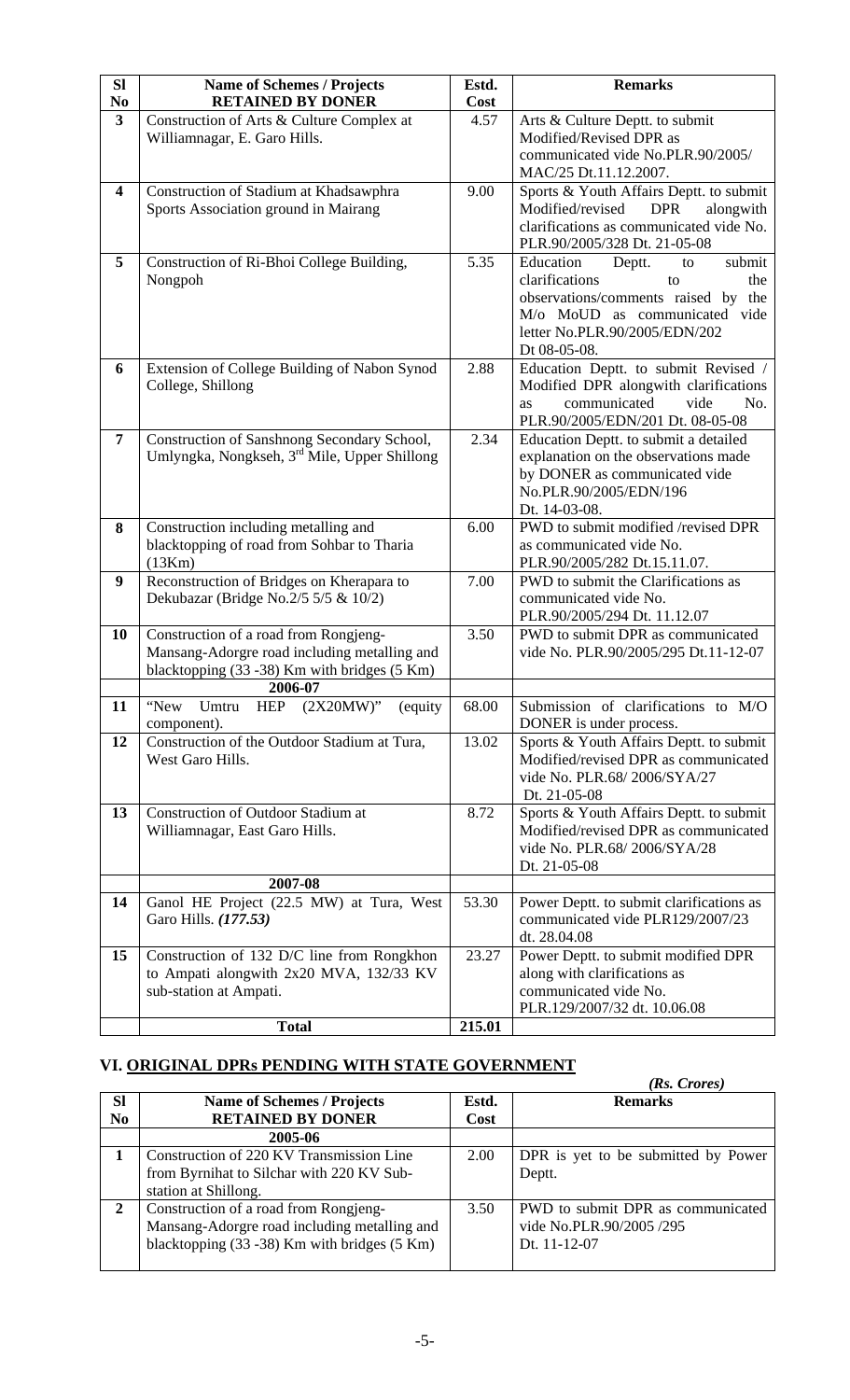| <b>SI</b>               | <b>Name of Schemes / Projects</b>                     | Estd. | <b>Remarks</b>                       |
|-------------------------|-------------------------------------------------------|-------|--------------------------------------|
| N <sub>0</sub>          | <b>RETAINED BY DONER</b>                              | Cost  |                                      |
|                         | 2007-08                                               |       |                                      |
| $\mathbf{3}$            | Replacement of Spt. Bridges by permanent RCC          | 33.00 | PWD to submit DPR as communicated    |
|                         | bridges on Mawphlang-Balat-Gomaghat-                  |       | vide. No. PLR. 129/2007/13 Dated 11- |
|                         | Maheshkhola (MBGM) Road (Balat Bagli -                |       | 01-2008.                             |
|                         | Road section II & III).                               |       |                                      |
|                         | Br.Nos.21/1,21/4,24/1,25/3,25/6, 26/1,                |       |                                      |
|                         | 26/2,27/5.28/14,29/6, 30/4, 30/8, 32/1, 32/10,        |       |                                      |
|                         | 34/2, 37/7, 36/1, 37/4, 37/14, 41/4, 43/1, 44/1,      |       |                                      |
|                         | 44/2, 54/4, 55/1, 56/5, 57/1, 57/2, 57/3, 57/7,       |       |                                      |
|                         | 57/8, 58/3, 67/2, 68/4, 70/7, 72/3, 72/5, 72/6,       |       |                                      |
|                         | 72/9, 75/9, 76/2, 78/7, 79/5, 79/9, 81/8, 81/2,       |       |                                      |
|                         | $81/3$ , $83/3$ , $83/4$ , $84/5$ , $84/10 = 51$ nos. |       |                                      |
| $\overline{\mathbf{4}}$ | Replacement of SPT bridges by permanent               | 10.00 | <b>DPR</b> just received             |
|                         | bridges of Damalgre-Mellim road                       |       |                                      |
| 5                       | <b>Construction of Maharam Govt, Secondary</b>        | 2.00  | Education Deptt. to submit DPR as    |
|                         | School                                                |       | communicated vide.                   |
|                         |                                                       |       | No.PLR.129/2007/13 Dt.11-01-2008.    |
| 6                       | Construction of Jirang Govt. Secondary School         | 2.00  | $-do-$                               |
| $\overline{7}$          | Construction of RCC Building at Govt. Girls'          | 3.00  | $-do-$                               |
|                         | Higher Secondary School, Shillong.                    |       |                                      |
| 8                       | Rymbai Presbyterian Higher Secondary School,          | 3.00  | $-do-$                               |
|                         | Rymbai                                                |       |                                      |
| $\boldsymbol{9}$        | Khliehriat Secondary School Khliehriat                | 3.00  | $-do-$                               |
| 10                      | Construction works for College Teachers               | 2.70  | $-do-$                               |
|                         | Education at Rongkhon, Tura.                          |       |                                      |
| 11                      | Reconstruction and Modernisation of Sohkha            | 3.00  | $-do-$                               |
|                         | Government Higher Secondary School at                 |       |                                      |
|                         | Sohkha, Jaintia Hills.                                |       |                                      |
|                         | <b>TOTAL</b>                                          | 67.20 |                                      |

## **VII. PENDING WITH DONER FOR APPROVAL**

|                         |                                                                                                                                  |       | $(Rs. \text{ Crores})$                                                                                                                |
|-------------------------|----------------------------------------------------------------------------------------------------------------------------------|-------|---------------------------------------------------------------------------------------------------------------------------------------|
| <b>SI</b>               | <b>Name of Schemes / Projects</b>                                                                                                | Estd. | <b>Remarks</b>                                                                                                                        |
| N <sub>0</sub>          | <b>RETAINED BY DONER</b>                                                                                                         | Cost  |                                                                                                                                       |
|                         | 2003-04                                                                                                                          |       |                                                                                                                                       |
| $\mathbf{1}$            | Reconstruction of RCC Bridges No.3/1, 7/1, 7/2 &<br>8/1 on Ampati-Mankachar Road (4 Nos.)                                        | 7.74  | Revised /Modified DPR as per the<br>comments of DORTH submitted to<br>DONER vide No.<br>PLR.4/2002/PWD/456 dt.14.05.07                |
|                         | 2004-05                                                                                                                          |       |                                                                                                                                       |
| $\boldsymbol{2}$        | Construction of Ampati-Mellim Road from 10 <sup>th</sup> Km<br>$-15^{th}$ Km (6Km) and 4 Nos RCC Bridges                         | 4.96  | Modified/revised DPR submitted<br>to M/O DoNER as communicated<br>vide No.PLR.4/2002/PWD/483<br>Dt.10.03.2008                         |
| $\overline{3}$          | Construction of remaining portion of Mawsahew-<br>Nongsteng-Umblei- Mawphu Road (8 Km)                                           | 11.61 | Modified/revised DPR along with<br>clarifications submitted to DONER<br>vide No.PLR.4/2002/PWD/485<br>Dt.02.05.2008                   |
|                         | 2005-06                                                                                                                          |       |                                                                                                                                       |
| $\overline{\mathbf{4}}$ | Rehabilitation of Lyngkhat - Dawki Road(0-9.75<br>Km)                                                                            | 12.96 | Modified/Revised DPR along<br>with clarification submitted to<br>M/O DoNER as communicated<br>vide No. PLR.90/2005/321 dt<br>02.05.08 |
| 5                       | Construction of Arts & Culture Complex at<br>Nongstoin.                                                                          | 4.57  | 3 copies of Modified/Revised<br>DPR as per comments of MOUD<br>submitted to DONER vide No.<br>PLR.90/2005/MAC/13<br>Dt.4-12-06        |
| 6                       | Construction of Nongstoin College Building, Boys<br>& Girls Hostel, Library, etc. at Nongpyndeng,<br>Nongstoin, West Khasi Hills | 5.89  | Modified<br><b>DPR</b><br>Revised<br>submitted to M/o DoNER vide<br>letter No. PLR.90/2005/ EDN/172<br>Dt. 29-08-07                   |